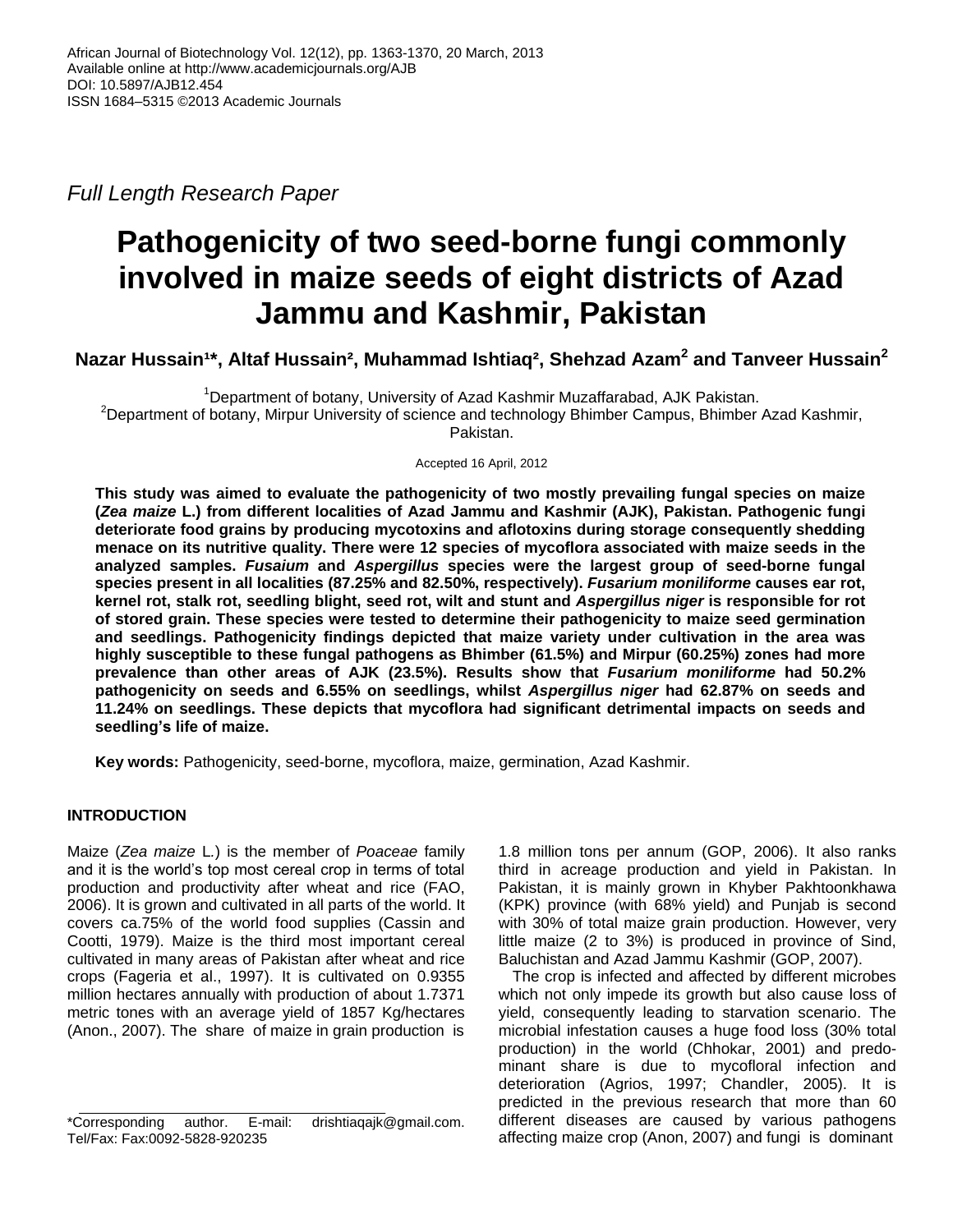in this plethora. Pathogenic fungi deteriorate food grains by producing mycotoxins and aflotoxins during storage consequently shedding menace on its nutritive quality (Park et al., 2004; Koirala et al., 2005; Domijan et al., 2005). The most predominant fungi infecting seed germplasm were *Aspergillus* and *Fusarium* species (Askun, 2006; Fandohan et al., 2003). Anne et al., (2000), Curtui et al., (1998) and Susan et al., (2005) isolated several *Fusarium* species from maize seed in previous research. *Fusarium* and *Aspergillus* species were found as common fungal contaminants of maize that produces high mycotoxins (Bakan et al., 2002; Verga et al., 2005).

*F. moniliform* produces gibberela ear rot, kernel rot, stalk rot, seedling blight, seed rot, wilt and stunt (Thiel et al., 1991). *Aspergillus* species affects systemically and produces aflatoxin in seedling of maize and damage stored corn (Blat, 1969). Maize is also infected by downy mildew pathogen (Adenle and Cardwell, 2000; Ajala et al., 2003; Ahmed et al., 2006). *Fusarium* spp., invade more than 50% maize grain before harvest and produces mycotoxins (Bakan et al., 2002). The rank of fungi is second after insects as the cause of deterioration and loss of maize (Ominski et al., 1994).

Azad Kashmir is beautiful vale with great potential of biodiversity and cereal crops. A huge quantity of maize is produced in different areas to meet the nutritional and other economic aspects of the communities. The purposes of this study were diverse including: firstly, to find general mycoflora associated with seeds of maize in different districts of Azad Jammu and Kashmir (AJK) region; secondly, to determine infestation mechanism of *Fusarium* and *Aspergillus* species on maize seeds, its severity and consequent impedes on yield; and thirdly, to do a comparative analysis on the severity of these taxa, determine incidence frequency in different localities of study area, and explore the correlation of mycoflora on maize cultivars in different environmental conditions.

### **MATERIALS AND METHODS**

#### **Sample collection**

Samples of different varieties were collected spatially and temporally from the peasant's field plots from eight different districts of Azad Jammu and Kashmir (AJK): Mirpur, Bhimber, Kotli, Sudhnoti, Poonch, Bagh, Muzaffarabad and Neelum. 1 kg composite sample was taken at random from a source of size; one ton seeds from each sampling site (farmer's germplasm stock). For control experiments seeds, were purchased from National Agricultural Research Center (NARC) Islamabad. These samples were transported in polythene bags for investigation in Plant Pathology Laboratory, University of Azad Jammu and Kashmir, Muzaffarabad. These maize seed samples were further analyzed for mycoflora screening and determination of their pathogenicity.

#### **Isolation of fungi**

Infected seeds were sterilized by immersing in 10% household

chlorine bleach (NaClO2) for 5 min and rinsed in double distilled water for 5 min and dried for almost 2 min (Elmer et al., 2001). Seeds were plated on potato agar dextrose (PDA) media (Tanveer et al., 2011; Onkar and Sinclair, 1985). Five seeds were placed in each Petri dish with ten replicates and incubated at 30  $\pm$  2°C for seven days. The species and number of fungi were recorded using the Colony counter technique (CCT) as suggested by Dhingra and Sinclair (1985) and Tanveer et al. (2011). The isolated fungi were identified by using taxonomic features such as conidia and hypha (Benoit and Marthur, 1970; Tanveer et al., 2010) from manuals and herbaria specimen/slides preserved at the Department of Botany, MUST, Bhimber Campus, Bhimber Azad Kashmir.

#### **Frequency of fungal infection**

Fungal infection frequency (FIF) was calculated to determine the most susceptibility of different seeds of different cultivars to various fungal infections as per protocol of El-Awadi (1993). The total infection percentages of the component plating and seedlings tests were calculated by using following formulae:

 No. of plants affected by a pathogen Infection % = ------------------------------------------- X 100 Total no. of plants No. of pieces infected by a pathogen Colonization % = --------------------------------------------- X 100 Total no. of pieces tested

#### **Pathogenicity evaluation**

The pathogenicity of identified fungi isolated from maize seeds was performed *in vitro* according to Koch's postulates by using 2 factorial experiment in Randomized Completely Block Design (RCBD) with 5-replicates. Seeds were surface sterilized with Chlorox (Sodium Hypochlorite 13% v/v) for 5 min followed by thorough rinsing with sterilized water. Five seeds were blotted on sterile filter paper and thereafter inoculated by soaking them in a homogenized mycelial suspension of the test fungus (*Aspergillus flavus*). Then, five seeds per replication were placed on 1% water agar (WA) plates and subsequently incubated at  $28 \pm 2^{\circ}$ C for growth to check the fungal positivity.

A pathogenicity test on seedling was conducted using 4 to 5 days old seedlings grown under aseptic conditions. Seedlings were aseptically transferred to slants of water agar (WA) in test tubes (1/tube). Five seedlings were inoculated per test tube and then incubated in the growth chamber at  $25 \pm 2^{\circ}$ C. Seeds purchased from NARC were grown as seedlings and propagated on same experimental conditions for control comparison. The control samples were sprayed only with distilled water. The symptoms developed on the inoculated maize seeds and seedlings were compared with those of control run experiment. The germination rate of seeds of different cultivars of different districts was determined by keeping all records on paper/computer. The data were formulated in matrix form and proceeded for statistical analysis and evaluation according to the ISTA rules (1996).

#### **Data analysis**

The collected data was formulated in tabular format and subjected to statistical analysis according to "Analysis of Variance (ANOVA)" technique by using MVSP and Matlab softwares and means were compared by using least standard deviation (LSD) at P < 0.05 level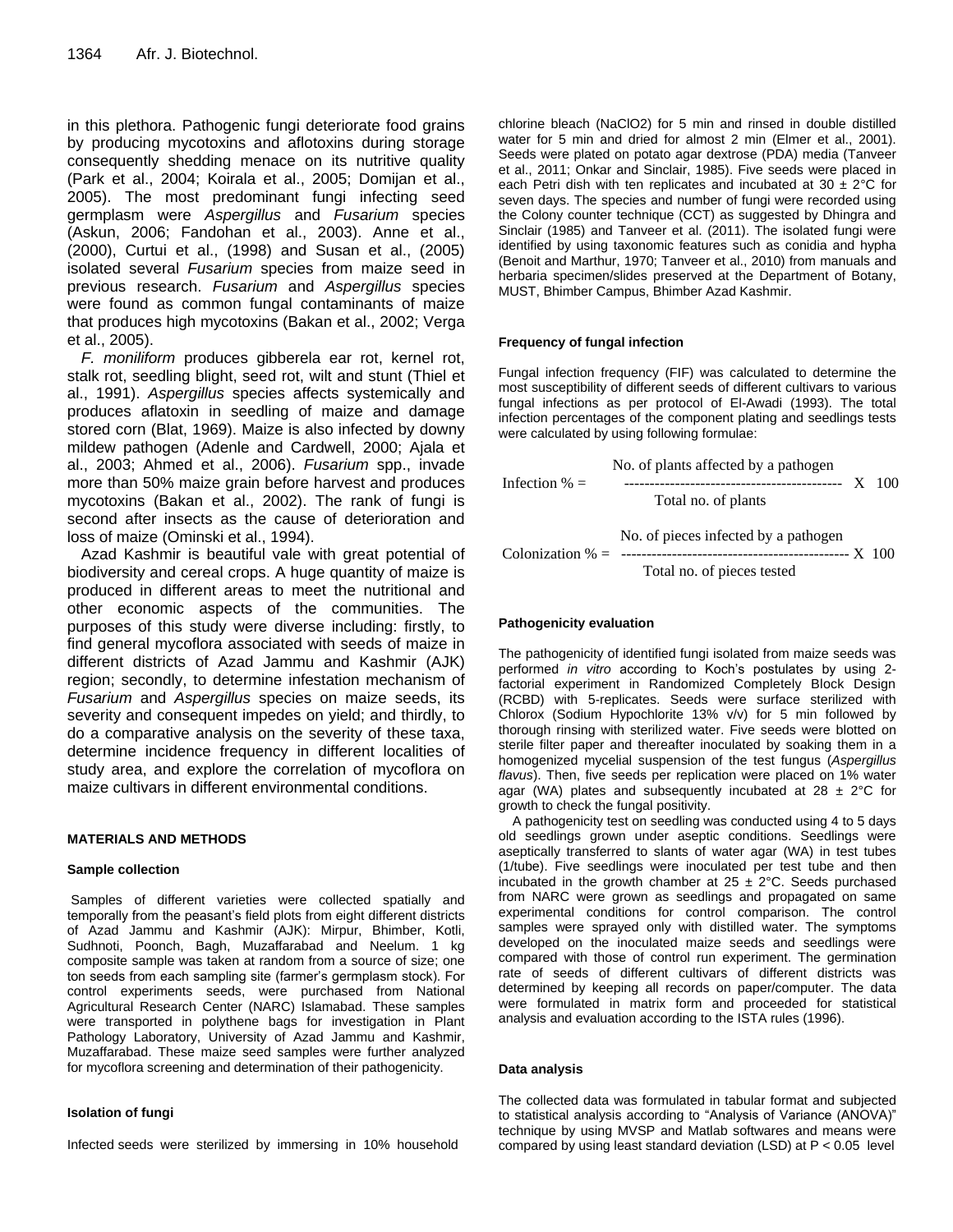Table 1. Percentage of mycoflora by using blotter paper on Maize seeds.

|                                  | <b>Locality</b> |                |                          |                          |                |                          |                          | Total          |                  |
|----------------------------------|-----------------|----------------|--------------------------|--------------------------|----------------|--------------------------|--------------------------|----------------|------------------|
| <b>Fungi detected</b>            | <b>Mirpur</b>   | <b>Bhimber</b> | Kotli                    | Sudenoti                 | Poonch         | <b>Bagh</b>              | M-abad                   | <b>Neelum</b>  | <b>infection</b> |
| Fusarium moniliforme             | 27.25           | 27.75          | 5.0                      | 1.25                     | 0.75           | 4.0                      | 14.5                     | 0.25           | 80.75            |
| F. semitectum                    |                 |                | 0.25                     | 0.75                     |                |                          | 1.25                     |                | 2.25             |
| F. graminearum                   | 0.75            | 0.75           | ÷,                       | 0.25                     |                |                          |                          |                | 1.75             |
| F. equisetti                     |                 |                | 0.75                     | 1.25                     | 0.25           | $\overline{\phantom{a}}$ |                          | 0.25           | 2.50             |
| Total Fusarium species           | 28.0            | 28.50          | 6.0                      | 3.50                     | 1.0            | 4.0                      | 15.75                    | 0.50           | 87.25            |
| Aspergillus niger                | 6.25            | 7.5            | 4.0                      | 8.25                     | 7.0            | 1.5                      | 13.75                    | 15.0           | 63.25            |
| A. flavus                        | 1.5             | 3.75           | 4.25                     | ٠                        |                | 1.0                      | 1.5                      |                | 12.0             |
| A. clavatus                      |                 |                |                          | ٠                        | 5.25           |                          |                          | 0.75           | 6.0              |
| A. Fumigatus                     |                 |                |                          |                          |                | ٠                        |                          | 1.25           | 1.25             |
| <b>Total Aspergillus species</b> | 7.75            | 11.25          | 8.25                     | 8.25                     | 12.25          | 2.50                     | 15.25                    | 17.0           | 82.50            |
| Alternaria alternata             | 2.5             | 3.0            | 3.75                     | 1.5                      | 2.5            | 3.5                      | 0.75                     | 3.25           | 20.75            |
| Drechslera maydis                | 6.75            | 3.0            | 3.5                      | 1.5                      | 3.25           | 0.25                     | 0.5                      | 4.5            | 23.50            |
| Curvularia lunata                | 5.75            | 3.75           | 4.25                     | 1.25                     | 2.25           | 4.25                     | 0.25                     | 1.25           | 23.0             |
| Rhizopus stolonifera             | 3.5             | 3.5            | 5.25                     | 6.25                     |                | 4.5                      | 6.25                     | 3.5            | 32.75            |
| Penicillium galaucum             | 3.0             | 2.75           | $\overline{\phantom{a}}$ | 2.0                      | 2.75           | 4.25                     | $\overline{\phantom{a}}$ | 1.0            | 15.75            |
| Mucor spp.                       | 2.25            | 2.5            | 3.5                      | $\overline{\phantom{a}}$ | 1.25           | ٠                        | 1.0                      | 3.25           | 13.75            |
| Macrophomina phaseolina          | 0.75            | 1.5            | 2.75                     | $\overline{\phantom{a}}$ | $\overline{a}$ | ٠                        | 0.25                     | $\overline{a}$ | 5.25             |
| Cephalosporium acremonium        | -               | 1.0            | 0.75                     | 1.5                      | 1.25           |                          |                          |                | 4.50             |
| Nigrospora oryzae                | -               | 0.75           | 0.75                     | $\overline{\phantom{a}}$ |                | 0.25                     | ۰                        |                | 1.75             |
| Diplodia maydis                  |                 |                |                          | ٠                        | 1.25           |                          |                          | 1.75           | 3.0              |
| <b>Total infections</b>          | 60.25           | 61.5           | 38.75                    | 25.75                    | 27.75          | 23.5                     | 39.03                    | 36             |                  |

(Steel et al., 1996).

## **RESULTS AND DISCUSSION**

The study was designed to determine the different types of maize pathogens. In the analysis, different types of fungi were found with diverse infection severity. The experiment produced a diverse nature of fungal isolates associated with maize seeds sample collected from different localities of eight districts of Azad Kashmir (Table 1). However, two most commonly prevailing seedborne fungi were studied to determine their pathogenicity on maize seed germination and seedlings. These two pathogenic isolates include *F. moniliforme* and *A. niger* with 80.75% and 63.25% infection, respectively. But in three localities *viz*. Muzaffarabad, Mirpur and Bhimber, these were most prevalent with high infection rate that is 39.05, 60.25 and 61.50%, respectively (Table 1 and Figure 1). Research findings of experiment depict that analysis of variance of the effects of fungal treatment on seeds germination (%) and seedling length (%) have been collected for three localities of AJK, Pakistan which is quite different from others (Table 3). These findings coincide with literature that *Fusarium, Aspergillus* and

*Penicilliun* are predominantly found in regions like Pakistan and other tropical areas (Orisi et al., 2000; Ghiasian et al., 2004). The prevalence and severity graph of these genera that is *Fusarium* and *Aspergillus* also proves the theory because the study area (AJK) is part of the sub-tropic zone. So, this is the reason these common fungal isolates from three localities were taken into accounts by preparing PDA slants (Figures 4a, b, c and d) for comparative pathogenicity studies.

The pathogenicity test with two most frequently isolated fungi that is, *F. moniliforme* and *A. niger* was carried out and showed pathogenic effects on seeds germination. These are highly pathogenic seeds-borne fungi that were frequently recorded almost with all samples from all localities and were also reported pathogenic by several other studies (Richardson, 1979; Iftikhar, 1991; Fakhrunnisa and Hashmi, 1992; Ahmad et al., 1993). *F. moniliforme* was found to be highly infective by producing mycotoxins that are involved in retarding seed germination and seedlings growth as also reported by Yates et al*.* (1997). Results based on the *in vitro* seeds inoculation tests, showed that *F. moniliforme* and *A. niger*  had significant effect on the seeds germination and seedlings health due to high infection and subsequent production of mycotoxins (Figures 1, 2 and 3). *F.*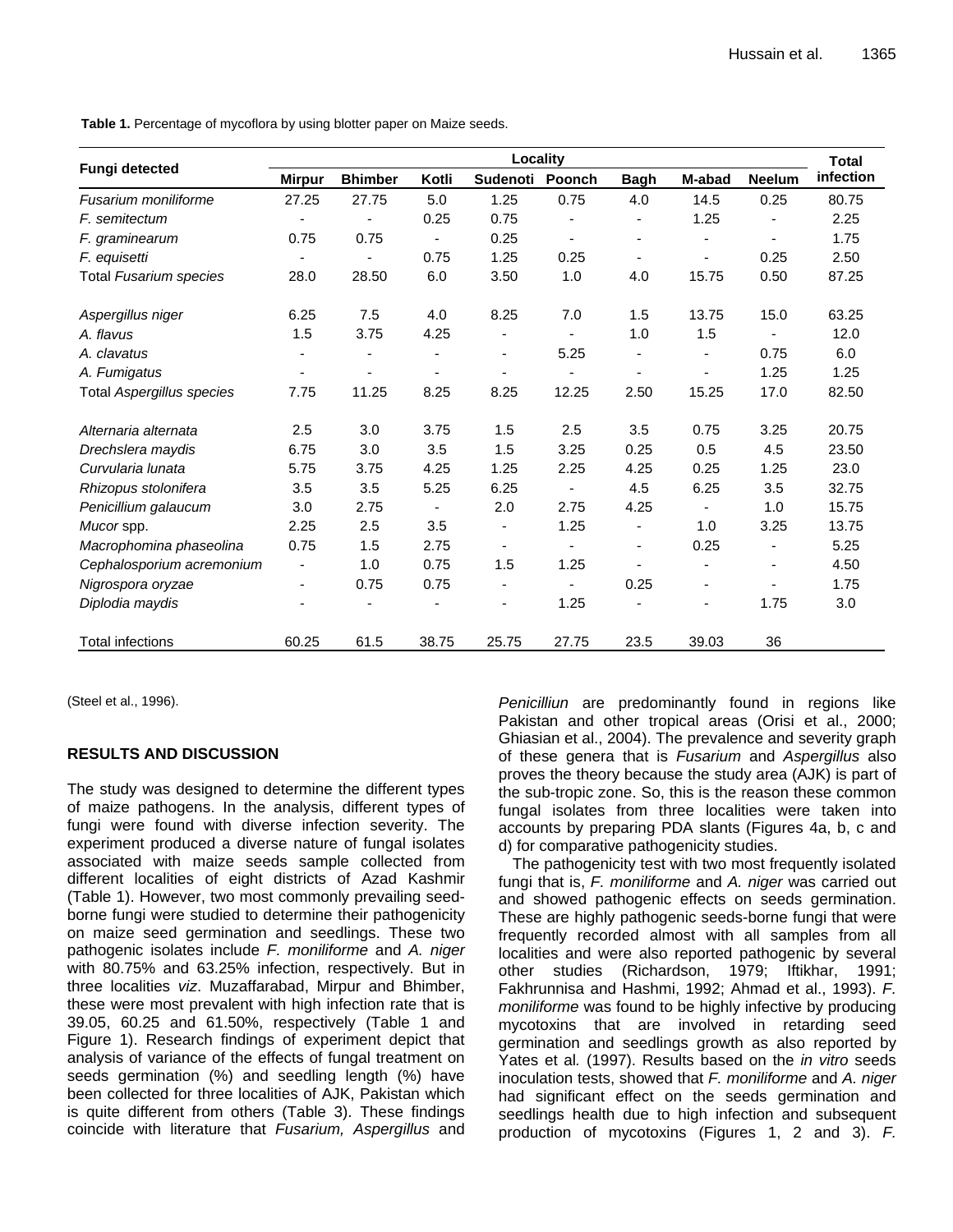

**Figure 1**. Percentage infection by the two pathogens on maize seeds in different localities of AJK.



**Figure 2.** Percentage seeds germination after pathogenic inoculums in different localities of AJK.

*moniliforme* and *A. niger* affects maize seeds germination greatly due to the high production of mycotoxins (Sinha, 1990).

The comparison of LSD depicted that distilled water (control) treatment on germination had interactive role among three locality cultivars. The control showed significant difference with all other treatments except *A. niger* on Mirpur locality. *F. moniliforme* treatment and *A. niger* showed no interaction at Bhimber locality with Muzaffarabad locality. When the effect on seedling length was compared, it was observed that Mirpur and Muzaffarabad localities with distilled water treatment showed no significance with each other but Bhimber locality was significantly different from all others. Distilled water also showed no significance at Mirpur and Muzaffarabad localities with *A. niger* treatment. *F. moniliforme* treatment showed significant difference with each other but Bhimber locality depicted no major difference. However, *A. niger* were no significantly different from each other in all samples (Table 2). These results are inconformity with those of Arif and Ahmed (1969). *F. moniliforme* is a more deteriorating pathogen as compared to *A. niger* that damaged the roots of the emerging germ-lines. This also caused rotting of the seeds and browning/necrosis of the lateral roots of the seedlings. The seed samples inoculated with *A. niger* showed better growth (62.87%) as compared to *F. moniliforme* (50.20%) however, in the combination form of *F. moniliforme* and *A. niger* sample, the percent germination become decreased (36.53%). Similarly, in seedlings length measurement, it was 11.24, 6.55 and 4.84%, respectively (Figures 5a, b, c and d). Ibrahim and Farag (1965) recorded poor seedling emergence due to *F. moniliforme, Aspergillus* spp*.*, *Penicillium spp., Alternaria alternata* and others. CaldWell et al*.* (1981) reported *F. moniliforme* as the best pathogenic in maize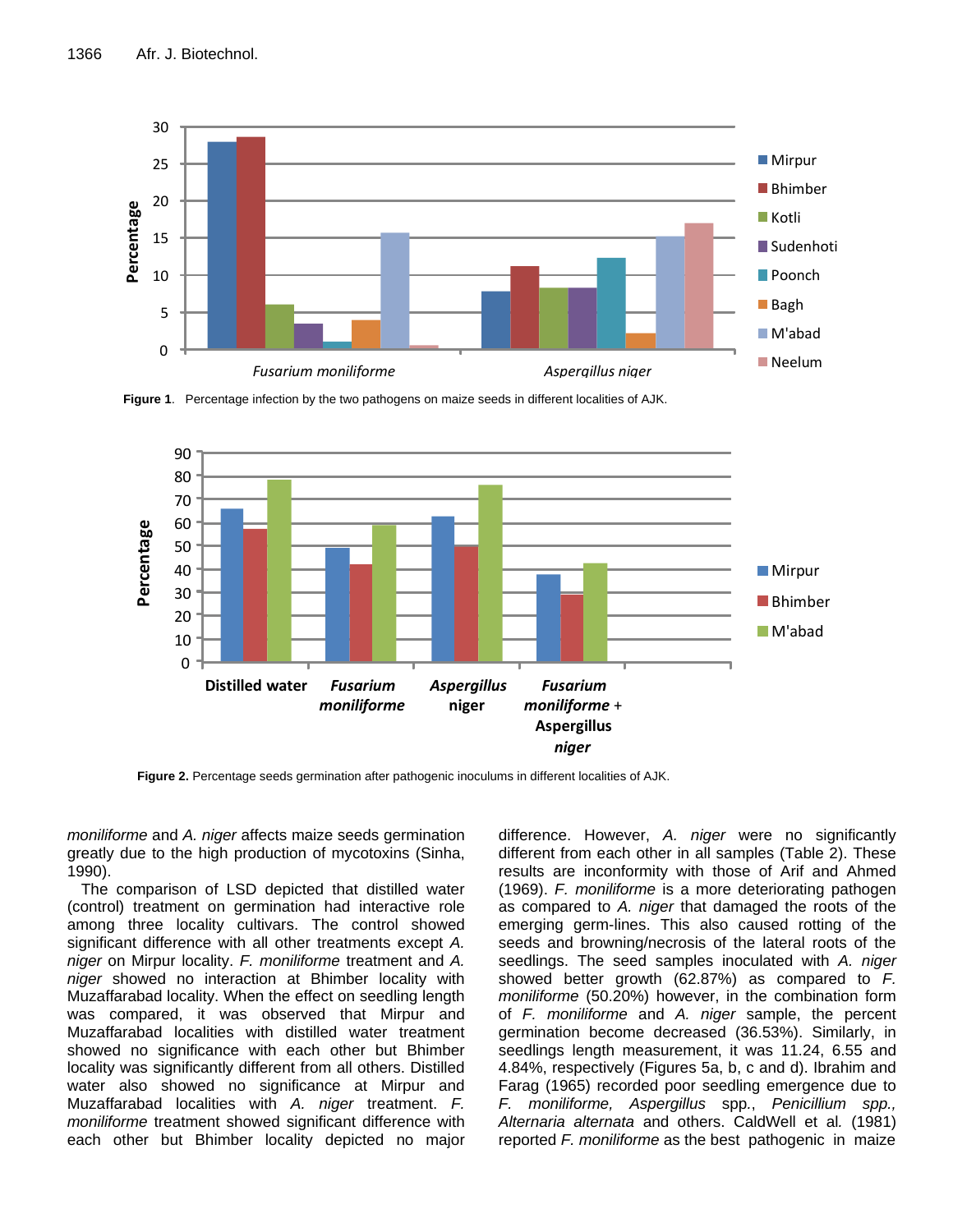

**Figure 3.** Percentage seedlings length (cm) after pathogenic inoculums in different localities of AJK.



 $(a)$  (b)



**Figure 4.** Plates showing PDA cultured slants prepared for testing pathogenicity in maize seeds. (a) *Aspergillus niger*  PDA culture in test tubes slants; (b) *Fusarium moniliforme* PDA culture in test tubes slants; (c) Mycoflora culture of different strains; (d) Mycoflora culture of different strains.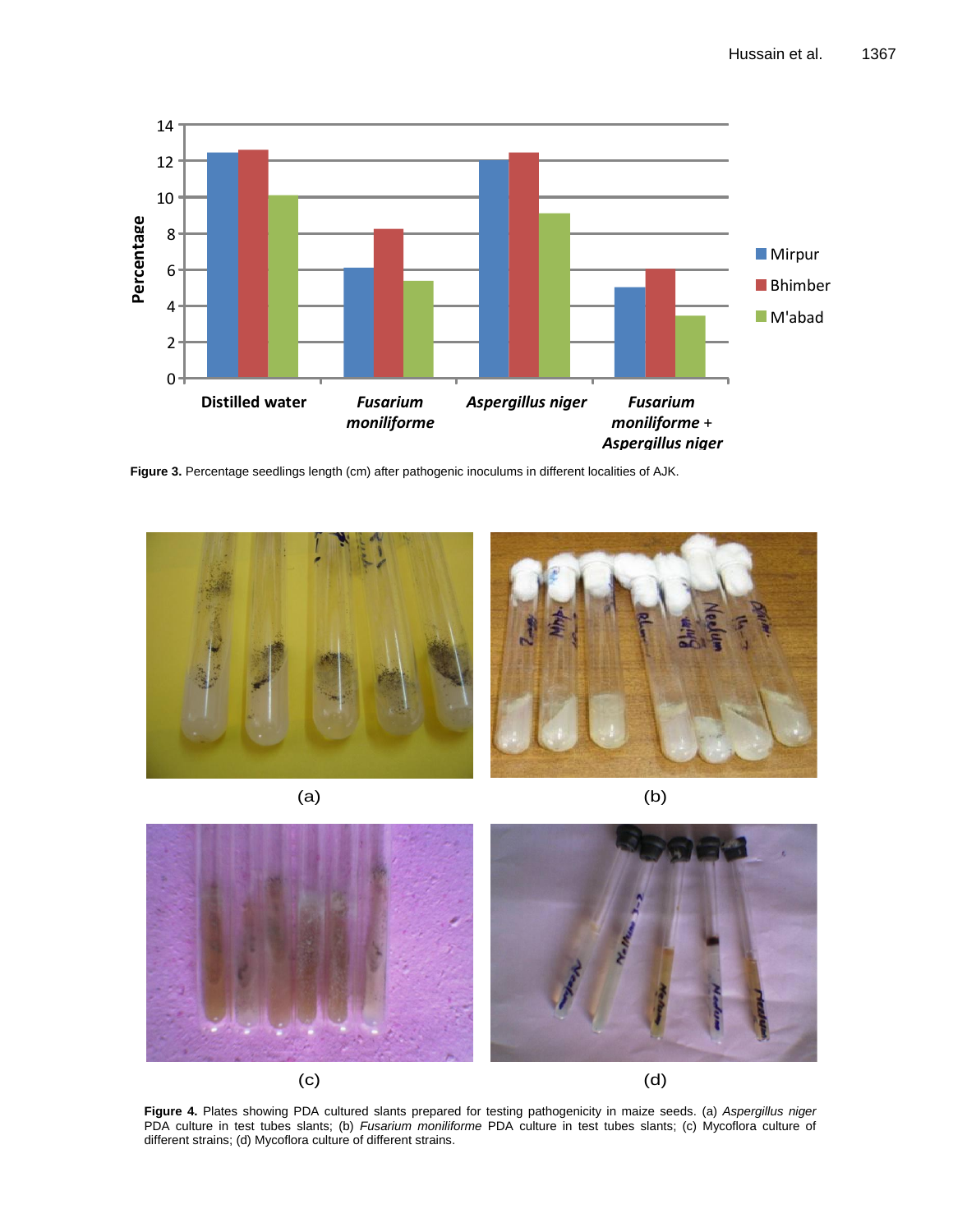| S/N | <b>Treatment</b>                        | <b>Germination %</b> |         |                |             | Seedling % Length (cm) |       |               |             |
|-----|-----------------------------------------|----------------------|---------|----------------|-------------|------------------------|-------|---------------|-------------|
|     |                                         | <b>Mirpur</b>        | M'abad  | <b>Bhimber</b> | <b>Mean</b> | <b>Mirpur</b>          | M'ab  | <b>Bhimbr</b> | <b>Mean</b> |
|     | Distilled Water                         | 66.20                | 78.40   | 57.20          | 67.27 A     | 12.48                  | 12.62 | 10.12         | 11.74 A     |
| 2   | F. moniliforme                          | 49.40                | 59.00   | 42.20          | 50.20 B     | 6.08                   | 8.22  | 5.36          | 6.55 B      |
| 3   | Aspergillus niger                       | 62.80                | 76.20   | 49.60          | 62.87 A     | 12.08                  | 12.50 | 9.14          | 11.24 A     |
| 4   | F. moniliforme and<br>Aspergillus niger | 37.80                | 42.80   | 29.00          | 36.53 C     | 5.04                   | 6.06  | 3.44          | 4.84 C      |
|     | Mean                                    | 54.05 B              | 64.10 A | 44.50 C        |             | 8.92 A                 | 9.85A | 7.01 B        |             |

**Table 2.** Effects of fungal treatments on the seeds germination (%) and seedling length (%) in three localities of AJK by using L.S.D.

Values in the same rows and column followed by the same letter are not significantly different ( $P = 0.05$ ).

**Table 3.** Analysis of variance of the effects of fungal treatment on seeds germination (%) and seedling length (%) in three localities of AJK.

|     |                | Seed germination (%) |             | Seedling length (%) |  |  |
|-----|----------------|----------------------|-------------|---------------------|--|--|
| S/N | <b>Factor</b>  | Df                   | Mean square | Mean square         |  |  |
|     | Treatments (A) |                      | 2869.794*   | 175.527*            |  |  |
| 2   | Localities (B) |                      | 1921.217*   | 41.771*             |  |  |
| 3   | AB             | 21                   | 42.861      | 1.546               |  |  |



 $\qquad \qquad \textbf{(c)}\tag{d}$ 

**Figure 5.** Plates of PDA slants after inoculation with maize seeds and seedlings of pathogenicity testing. (a) *Fusarium moniliforme* seedling inoculation. (b) *Aspergillus niger* seedling inoculation; (c) *Fusarium monliforme+Aspergillus niger* Inoculation on Seedling; (d) *Aspergillus* and *Fusarium* controlled treatment with distilled water.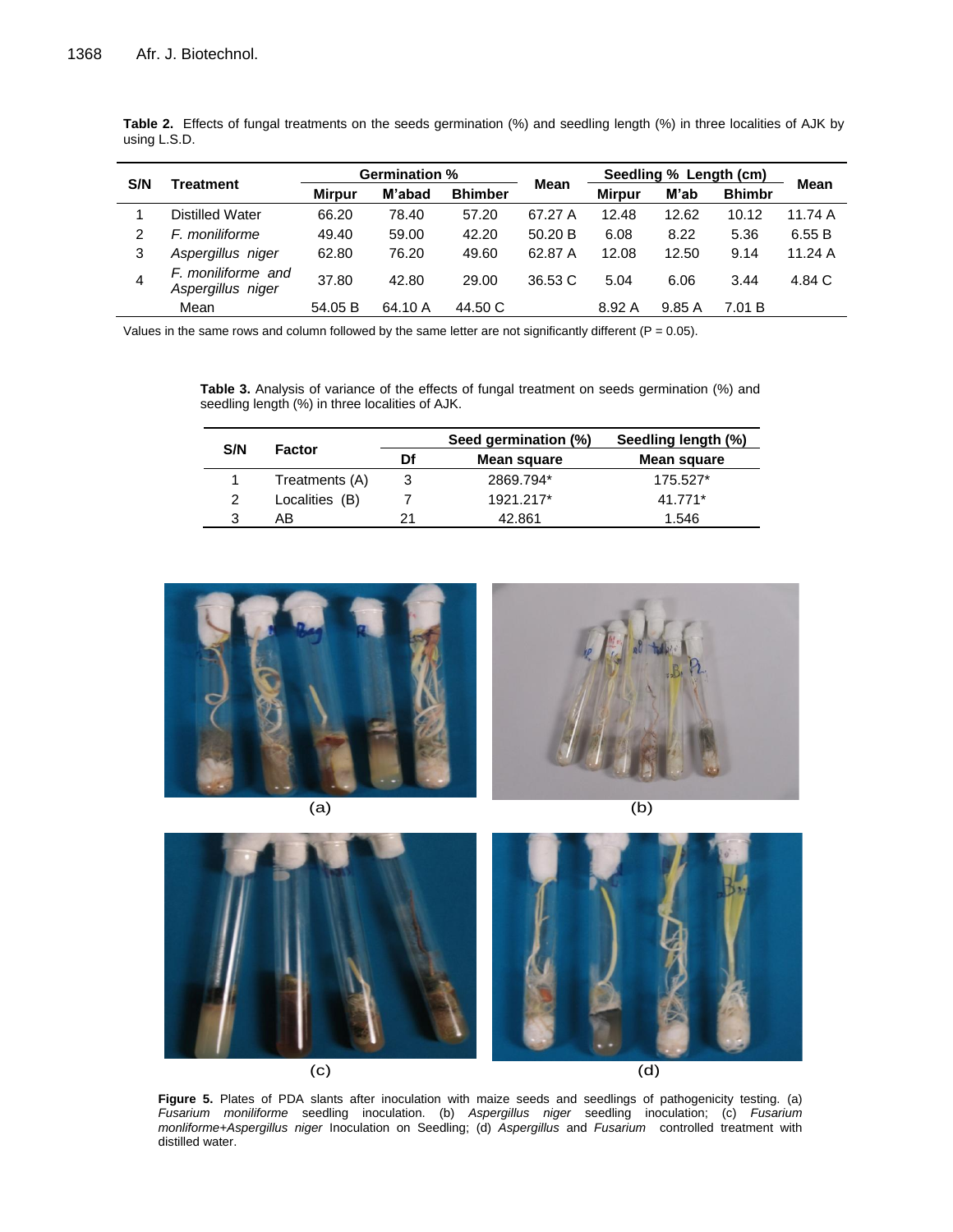as others. Randhawa et al*.* (1998) also reported the pathogenicity of five fungi viz. *F. moniliforme, A. niger, Curvularia lunata, Alternaria alternata* and *Helminthosporium* sativum with percentage germination of 51.66, 81.66, 66.66, 62.50 and 60.1%, respectively against the controlled (89.16%) and recorded maximum pathogenic effect of *F. moniliforme* (37.5%) and minimum of *A.* niger (7.5%) on sorghum seed germination. Mathur and Seghal (1964) reported that in the presence of *Fusarium* species especially *F. moniliforme*, other infections resulted in the inhibition of seed germination.

The study demonstrates that Bhimber (60.25%) and Mirpur (61.5%) areas had more prevalence of fungal species as compared with other areas (AJK) (Table 1) and that might be due to high temperature and humid climate in those districts (Ishtiaq and Khan, 2008). The least germination was in Bhimber (44.5%) with gradual increase in Mirpur (54.05%) and Muzaffarabad (64.01%) due to the favorable climate conditions for plant biodiversity and cereal crops in Muzaffarabad areas (Ishtiaq et al*.,* 2012). As the study was based on laboratory experiments and conclusions drawn are *in vitro* and in controlled parameters *Ipso facto*, the field based pathogenicity of these fungi on maize cultivars should also be subjected to comprehensive research and explored to corroborate or rectify these findings.

#### **REFERENCES**

- Adenle VO, Cardwell F (2000). Seed transmission of maize downy mildew (*Peronospora sorghi*). J. Niger. Pl. Pathol. 49(5):628.
- Agrios GN (1997). Control of plant diseases. Plant pathology. 4th edition. California: Academic Press.
- Ahmad D, Iftikhar S, Bhutta AR (1993). Seed-borne microorganisms in Pakistan. Checklist 1991. PARC, Islamabad, Pakistan. p. 32.
- Ahmed S, Jeffers D, Vasal SK, Frederiksen R, Magill C (2006). A region of maize chromosome 2 effects response to downy mildew pathogens. J. Theor. Appl. Genet. 113(2): 321.
- Ajala SO, Kiling JG, Kim SK, Obajimi AO (2003). Improvement of maize populations for resistance to downy mildew. J. Plant Breed. 122(4):328.
- Anne ED, Gyanu M, Ronald D, Plattner CM, Maragos K, MeCormick SP (2000). Occurrence of *Fusarium* species and mycotoxins in Nepalese maize and wheat and the effect of traditional processing methods on mycotoxin levels. J. Agric. Food Chem. 48(4):1377-1388.
- Anonymous (2007). Agricultural Statistics of Pakistan. Ministry of Food, Agriculture and Livestock. Economic Wing, Government of Pakistan Islamabad. p. 189.
- Arif AG, Ahmed M (1969). Some studies of the fungi associated seed of sorghum and their control. Part 1. Pak. J. Agric. Res. 7(4):1102-1107.
- Askun T (2006). Investigation of fungal species diversity of maize kernels. J. Biol. Sci. 6(2):275-281.
- Bakan BD, Meleion DR, Cahagnier B (2002). Fungal growth and *Fusarium* mycotoxin contention. Isogenic traditional maize and genetically modified maize grown in France and Spain. 50(4):728- 731.
- Benoit HC, Manthur SB (1970). Identification of Species of *Curvularia* on rice seed. Proceed. Int. Seed Test. Assoc. 35:99-119.
- Blat G (1969). Aflatoxin. Academic Press, Inc. (London). p. 17.
- CaldWell RW, Tuite J, Carlton WW (1981). Pathogenicity of *Penicillia* in corn ears. J. Phytopathol. 71:175-180.
- Cassin R, Cott I (1979). Parasitic diseases of maize. Ciba Geigy Ltd. ASP St. Minnesota. pp. 72-80.
- Chandler J (2005). Cost reduction in SIT programmes using exosect
- auto-dissemination as part of area wide integrated pest management. Inter. J. Pest Control, 47: 257-260.
- Chhokar RS (2001). Development and use of herbicides. Pest. Inf. 27: 25-27.
- Curtui V, Usleber E, Dietrich R, Lepschy J, Martlbauer E (1998). A survey on the occurrence of mycotoxins in wheat and maize from Western Romania*.* J. Mycopathol. 143(2):97-103.
- Dhingra OD, Sinclair JB (1985). Basic Plant Pathology Methods, CRC Press, Inc., Boca Raton, Florida, USA. p. 335.
- Domijan AM, Peraica M, Zlender V, Cvjetkovic B, Jurjevic Z, Topolovec PS, Ivic D (2005). Seed-borne fungi in common bean seeds. J. Food Chem. Toxicol. 43(3):427-432.
- El-Awadi FA (1993). Sources and mechanism of resistance to root rot and wilt disease complex in chickpea at sandy soil. PhD thesis, Faculty of Agriculture, Suez Canal University. pp. 41-42.
- Fageria NK, Ballingar VC, Jones CA (1997). Growth and mineral nutrition of field crop. Marcel Dekker. Ney York. pp. 345-384.
- Fakhrunnisa H, Hashmi M (1992). Seed-borne mycoflora of corn, millet and paddy. In: Status of Plant Pathology in Pakistan. (Eds.): Ghaffar A and Shahzad S. Dept. Bot., Univ. Karachi, Karachi-75270, Pakistan. pp. 125-129.
- Fandohan P, Hell K, Marasus WF, Wingfield MJ (2003). Infection of maize by *Fusarium* species and contamination with fumonisis in Africa. Afr. J. Biotechnol. 2(12): 570-579.
- FAO (2006). Production Year Book for Rome.
- Ghiasian SA, Kord BP, Rezayat SM, Maghsood AH, Tahir KH (2004). Mycoflora of Iranian Maize harvested in the main production areas in 2000. J. Mycopathol. 158:113-121.
- GOP (2006). Economic survey of Pakistan, Economic advisor Wing, Finance Division, Islamabad. Pakistan. p. 27.
- GOP (2007). Agricultural statistics of Pakistan. Ministry of food agriculture and livestock (Economic Wing), Government of Pakistan, Islamabad. pp. 18-19.
- Ibrahim IA, Farag SA (1965). A study of some fungi isolated from grains of Egyptian maize varieties, Alexanderia. J. Agric. Res. 13:401-413.
- Ishtiaq M, Khan MA (2008). An Ethnopharmacological Inventory of plants used in midwifery in Tehsil Samahni, District Bhimber Azad Kashmir, Pakistan. Indian J. Trad. Knowl. 7(2):277-283.
- Ishtiaq M, Mumtaz SA, Tanveer H, Ghani A (2012). Medicinal Plant Diversity in the Flora of Leepa Valley, Muzaffarabad (AJK), Pakistan, Afr. J. Biotechnol. 11(13):3087-3098.
- ISTA (1996). International Rules for Seed testing. Seed Sci. Technol. 21:25-30.
- Koirala P, Kumar S, Yadar BK, Premarajan KC (2005). Occurrence of Aflatoxin in some of the food and feed in Nepal. Indian J. Med. Sci. 59:331-336.
- Mathur RL, Sehgal SP (1964). Fungal mycoflora of seeds of jowar (*Sorghum vulgare*) its role in reduced emergence and vigor of seedling and control. Indian J. Phytopathol. 17:227-233.
- Ominski KH, Marquardt RR, Sinha RN, Abramson D (1994). Ecological aspects of growth and mycotoxins production by storage fungi. In: Mycotoxins in Grains. Compounds other than Aflatoxin. (Eds.): Miller JD, Threnholm HL. Eagen Press, USA. pp. 287-305.
- Onkar DD, Sinclair JB (1985). Basic Plant Pathology Methods. CRC Press, Inc. Boca Raton Florida. p. 335.
- Orisi RB, Correa B, Possi CR, Schammass EA, Nogueira JR, Dias SMC, Malozzi MA (2000). Mycoflora and occurrence of fumonisins in freshly harvested and stored hybrid maize. J. Stored Prod. Res. 36:75-87.
- Park JW, Kim EK, Kim YB (2004). Estimation of the daily exposure of Koreans to aflatoxin B1 through food consumption. J. Food Addit. Contamin. 21:70-75.
- Randhawa MS, Rasool G, Anwar MJ, Sahi ST (1998). Fungi associated seeds of sorghum and their chemical control. Dept. of Plant Pathology, Univ. of Agric. Faisalabad. Pak. J. Phytopathol. 10(2): 59- 61.
- Richardson MJ (1979). An annotated list of seed-borne diseases (Int. Seeds Test Assoc. Zurich, Switzerland), 3<sup>rd</sup> Ed. p. 320.
- Steel RG, Torrie JH, Dickey D (1996). Principles and Procedures of Statistics: A Biometrical Approach, 3rd edition. Mc Graw-Hill, New York, USA.
- Susan JM, Anderson S, Brereton P (2005). Determination of Zearale-